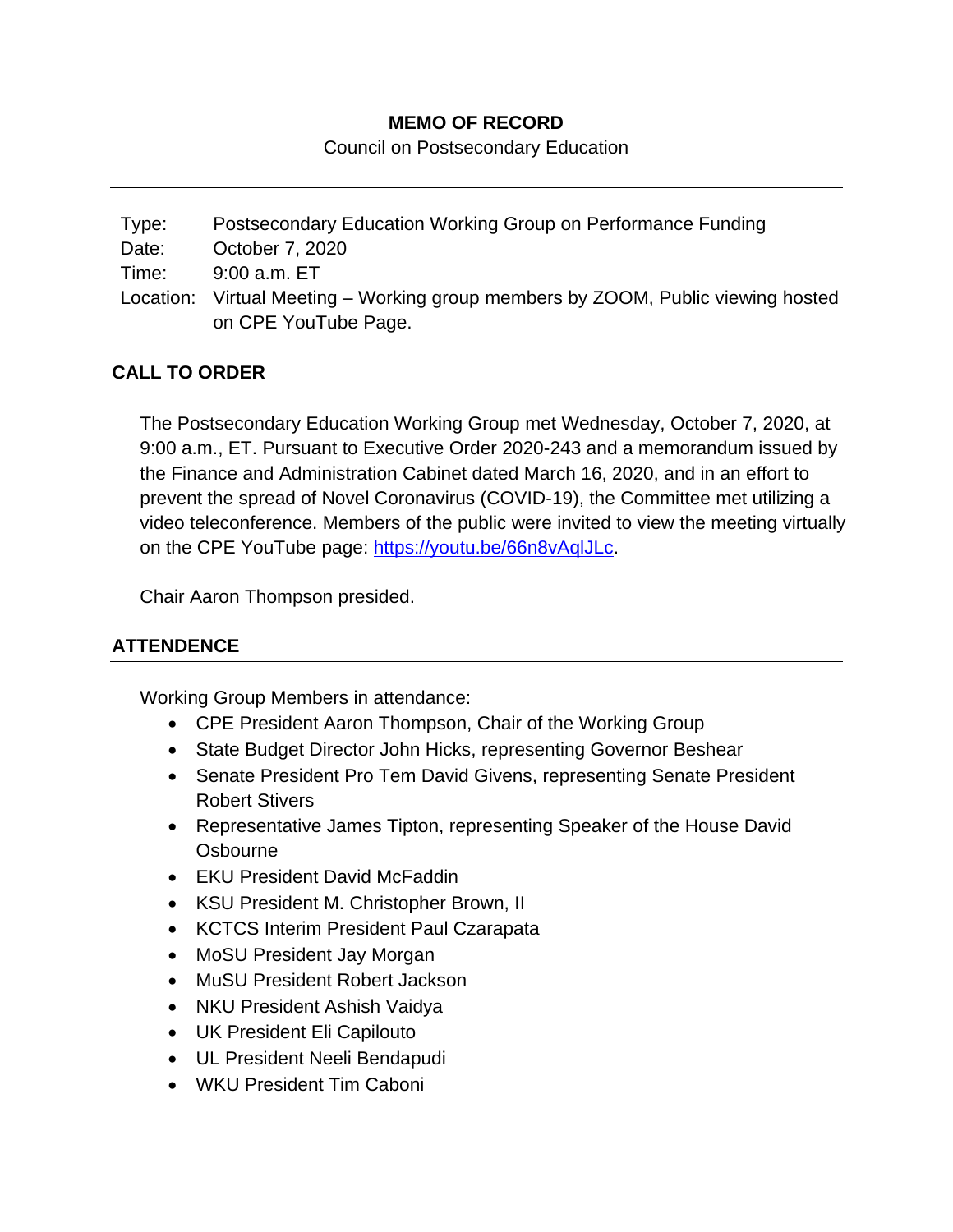Speaking CPE staff members in attendance:

- Dr. Bill Payne, Vice President for Finance and Administration
- Mr. Shaun McKiernan, Director of Budget and Finance
- Heather Faesy, Senior Associate of Board Relations and Special Projects, who served as recorder of the memo of record.

#### **FINANCIAL IMPACT INFORMATION**

Dr. Bill Payne, CPE's Vice President for Finance and Administration, presented Financial Impact Information for Kentucky's four-year and two-year institutions. Data presented included the change of state funds provided to educate students between fiscal years 2016-17 and 2020-21 and the trends in full-time student enrollment between 2013 and 2019.

## **CAMPUS SUMMARY STATEMENTS**

Each campus provided written statements prior to the meeting on how they believe the current model is functioning, unintended consequences that have occurred as a result of the model, and potential adjustments. Mr. Shaun McKiernan, CPE's Director of Budget and Finance, presented a summary review of those statements.

Following the presentation, the working group members provided additional comments regarding:

- The STEM+H metric and how it impacts institutions focused on liberal arts and humanities.
- Potential changes to several metrics, especially since the future of higher education is changing rapidly due to the pandemic.
- The potential inclusion of an adult learner metric.
- The limited ability of an institution to continue to raise tuition when public support is decreasing, especially when the institution serves primarily lowincome students.
- How the recently approved non-resident tuition policy aligns with the 50% weighting of nonresident student credit hours in the model.

#### **REVIEW OF MuSU PROPOSAL**

Dr. Payne presented the proposal brought forth by Murray State University, which was developed with input from other campus presidents and the following in mind: economic uncertainties caused by the pandemic, unknown status of additional federal stimulus, the potential for a significant mid-year budget cut, and rising